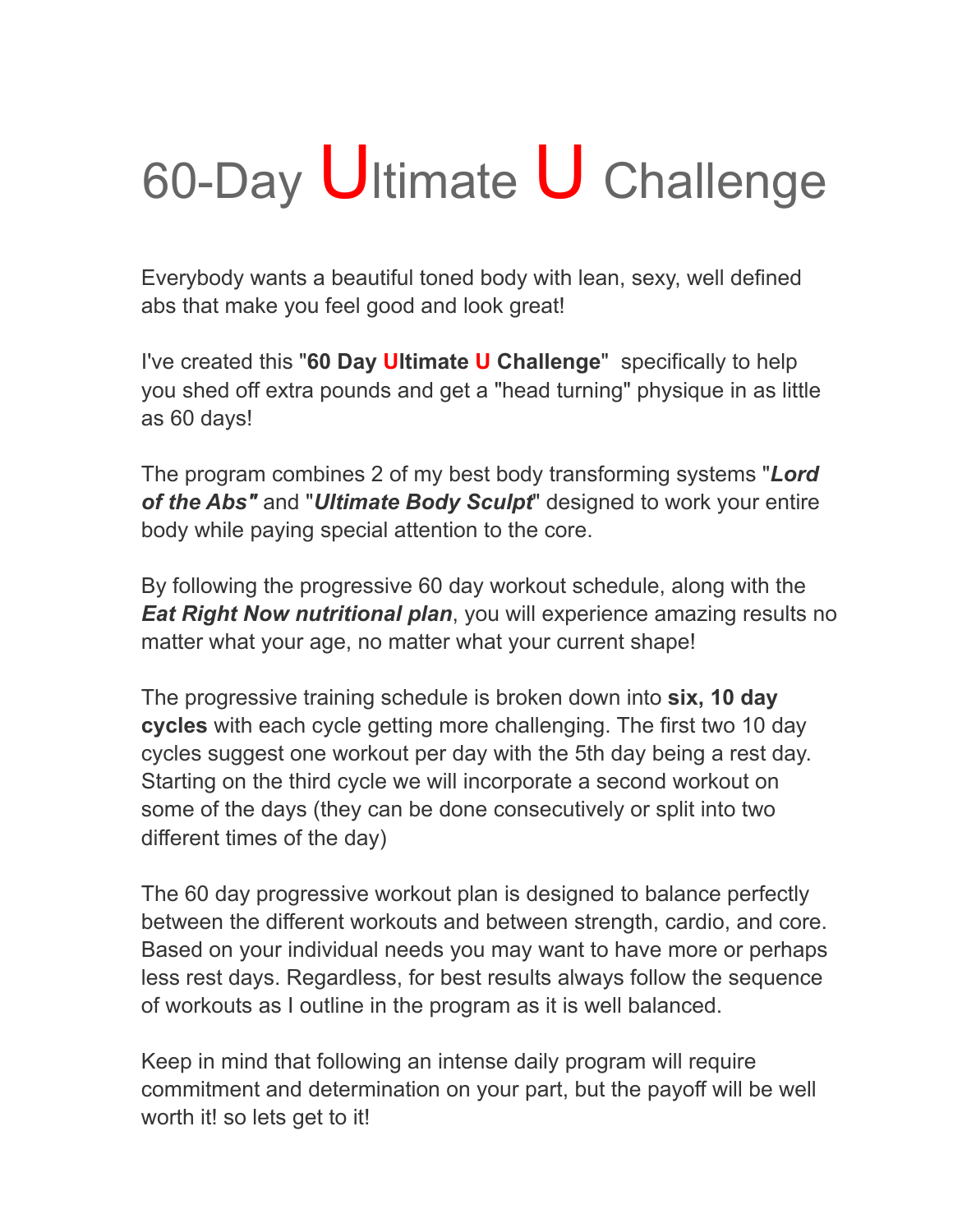## 60-Day Ultimate U Challenge

| <b>CYCLE 1</b> |                                  | <b>CYCLE 2</b> |                   | <b>CYCLE 3</b> |                                         | <b>CYCLE 4</b> |                                  | <b>CYCLE 5</b> |                                                                 | <b>CYCLE 6</b> |                                                                |
|----------------|----------------------------------|----------------|-------------------|----------------|-----------------------------------------|----------------|----------------------------------|----------------|-----------------------------------------------------------------|----------------|----------------------------------------------------------------|
| Day 1          | <b>Phenomenal</b><br><b>Abs</b>  | Day 11         | Max<br>Abs        | Day 21         | <b>Maximum</b><br><b>Abs</b>            | Day 31         | <b>Maximum</b><br><b>Abs</b>     | Day 41         | <b>Maximum</b><br>Abs                                           | Day 51         | <b>Maximum</b><br><b>Abs</b>                                   |
| Day 2          | <b>Cuts and</b><br><b>Curves</b> | Day 12         | Core<br>Challenge | Day 22         | <b>Phenomenal</b><br><b>Abs</b>         | <b>Day 32</b>  | Phenomenal<br><b>Abs</b>         | Day 42         | Phenomenal<br><b>Abs</b>                                        | <b>Day 52</b>  | Phenomenal<br><b>Abs</b>                                       |
| Day 3          | Core<br><b>Challenge</b>         | Day 13         | Cuts &<br>Curves  | Day 23         | Cuts &<br><b>Curves</b>                 | <b>Day 33</b>  | Cuts &<br><b>Curves</b>          | <b>Day 43</b>  | Cuts &<br><b>Curves</b>                                         | <b>Day 53</b>  | Cuts &<br><b>Curves</b>                                        |
| Day 4          | <b>Maximum</b><br><b>Abs</b>     | Day 14         | Phenomenal<br>Abs | Day 24         | Core<br><b>Challenge</b><br>Abs on Fire | Day 34         | Core<br>Challenge<br>Abs on Fire | Day 44         | Core<br>Challenge<br>Abs on Fire                                | <b>Day 54</b>  | Core<br><b>Challenge</b><br>Abs on Fire                        |
| Day 5          | <b>REST</b>                      | <b>Day 15</b>  | <b>REST</b>       | <b>Day 25</b>  | <b>REST</b>                             | Day 35         | <b>REST</b>                      | Day 45         | <b>REST</b>                                                     | Day 55         | <b>REST</b>                                                    |
| Day 6          | Core &<br><b>More</b>            | Day 16         | Power &<br>Grace  | Day 26         | Power &<br>Grace                        | Day 36         | Power &<br>Grace                 | Day 46         | Core &<br><b>More</b>                                           | <b>Day 56</b>  | Core &<br><b>More</b>                                          |
| Day 7          | Abs on<br><b>Fire</b>            | Day 17         | Core &<br>More    | Day 27         | Core &<br><b>More</b>                   | Day 37         | Core &<br><b>More</b>            | Day 47         | Abs on Fire<br>÷<br><b>Cuts &amp; Curves</b>                    | Day 57         | Abs on Fire<br><b>Cuts &amp; Curves</b>                        |
| Day 8          | <b>Hard</b><br>Core              | Day 18         | Abs on<br>Fire    | Day 28         | Abs on<br><b>Fire</b>                   | Day 38         | Abs on<br><b>Fire</b>            | Day 48         | <b>Power &amp; Grace</b><br>$\ddot{+}$<br><b>Core Challenge</b> | <b>Day 58</b>  | <b>Power &amp; Grace</b><br>$\ddot{}$<br><b>Core Challenge</b> |
| Day 9          | Power &<br>Grace                 | Day 19         | Hard<br>Core      | Day 29         | Hard<br>Core                            | Day 39         | Hard<br>Core                     | Day 49         | Hard<br>Core                                                    | <b>Day 59</b>  | <b>Hard</b><br>Core                                            |
| Day 10         | <b>REST</b>                      | Day 20         | <b>REST</b>       | Day 30         | <b>REST</b>                             | Day 40         | <b>REST</b>                      | Day 50         | <b>REST</b>                                                     | <b>Day 60</b>  | <b>REST</b>                                                    |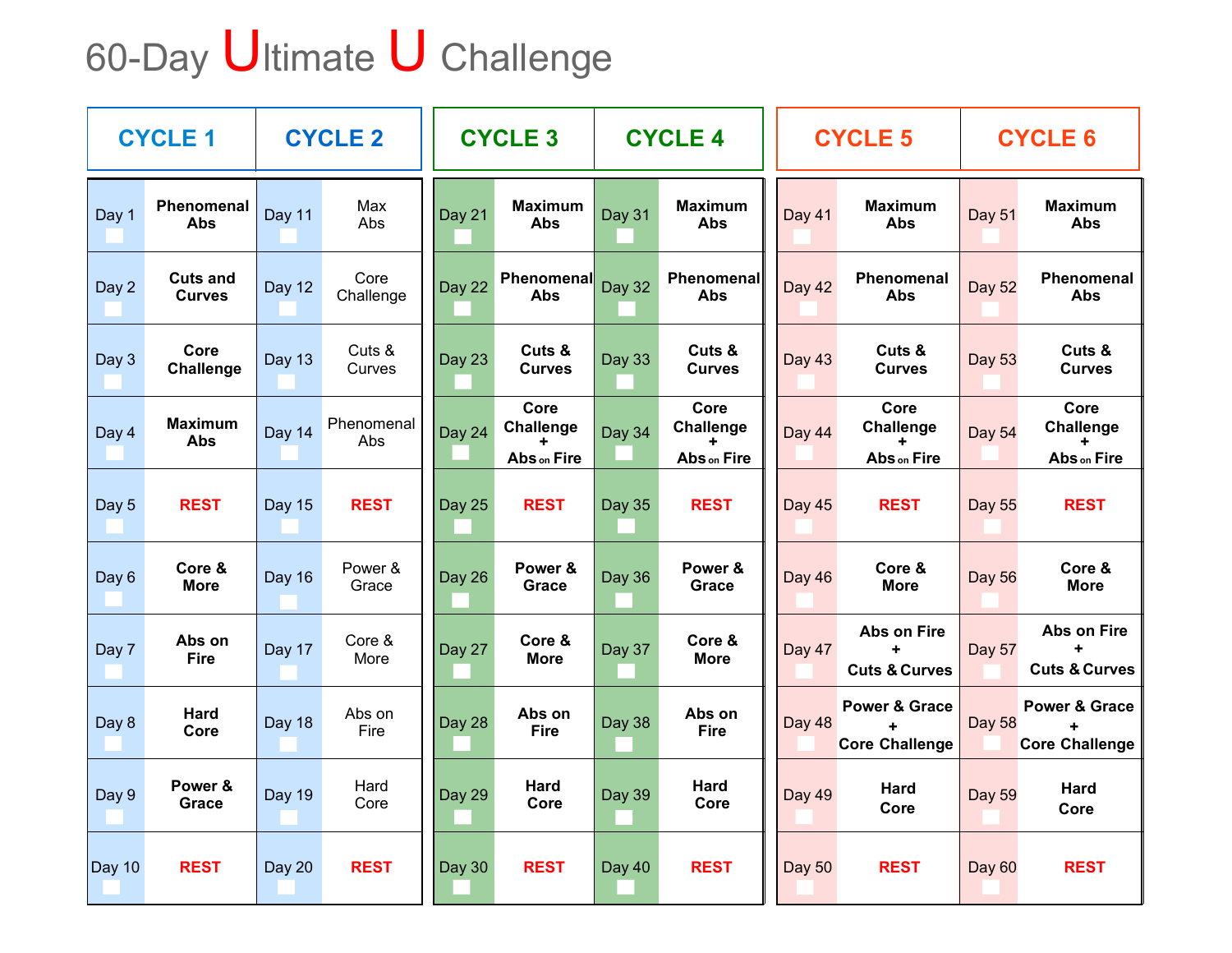### 60-Day Ultimate U Challenge **Maintenance Option 1**

|               | <b>CYCLE 1</b>                   | <b>CYCLE 2</b> |                          |  |  |
|---------------|----------------------------------|----------------|--------------------------|--|--|
| Day 1         | Phenomenal<br>Abs                | Day 11         | Max<br><b>Abs</b>        |  |  |
| Day 2         | <b>Cuts and</b><br><b>Curves</b> | Day 12         | Core<br>Challenge        |  |  |
| Day 3         | Core<br><b>Challenge</b>         | <b>Day 13</b>  | Cuts &<br><b>Curves</b>  |  |  |
| Day 4         | <b>Maximum</b><br>Abs            | Day 14         | <b>Phenomenal</b><br>Abs |  |  |
| Day 5         | <b>REST</b>                      | <b>Day 15</b>  | <b>REST</b>              |  |  |
| Day 6         | Core &<br><b>More</b>            | Day 16         | Power &<br>Grace         |  |  |
| Day 7         | Abs on<br><b>Fire</b>            | Day 17         | Core &<br><b>More</b>    |  |  |
| Day 8         | Hard<br>Core                     | Day 18         | Abs on<br>Fire           |  |  |
| Day 9         | Power &<br>Grace                 | <b>Day 19</b>  | Hard<br>Core             |  |  |
| <b>Day 10</b> | <b>REST</b>                      | Day 20         | <b>REST</b>              |  |  |

**Option1** - For those saying, "I've worked hard up to this point, I'm satisfied with my results and wish to maintain what I have accomplished".

#### **For those choosing option 1:**

My recommendation is that you alternate between cycles 1 and 2 from the original challenge. This will give you one workout per day with every 4th day being a rest day and you will have completed all 8 DVD workouts every 10 days.